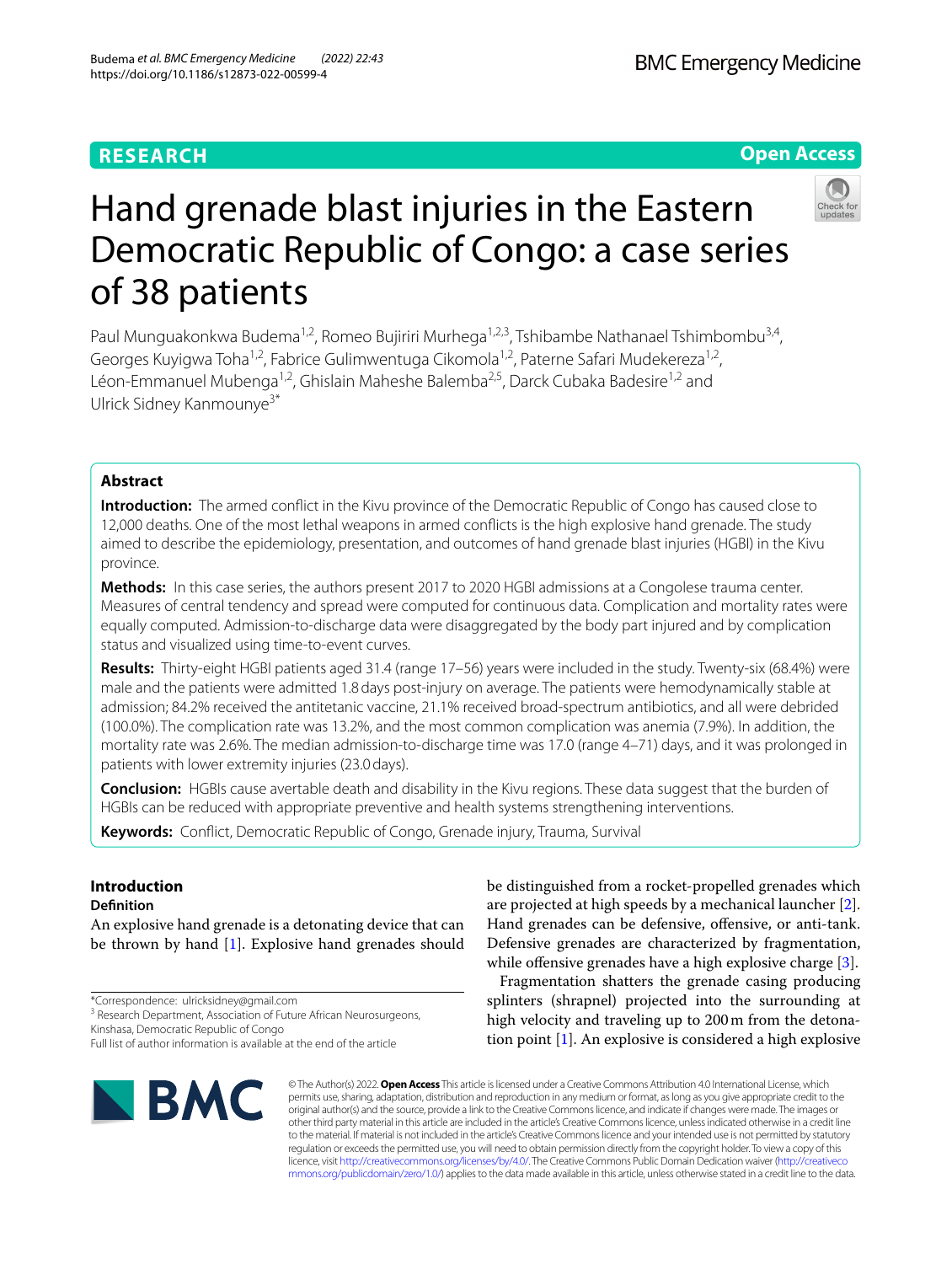based on the speed of the chemical reaction during the detonation, which is faster than the speed of sound in the material [\[4](#page-6-3)]. High explosive materials include composition C-4, trinitrotoluene (or TNT), dynamite, or acetone peroxide [\[4](#page-6-3)]. High explosive grenades are designed to stun their targets, usually in confned spaces [\[1](#page-6-0), [3](#page-6-2)]. Of note, their fragments travel similar distances as those of fragmentation grenades [[1\]](#page-6-0). Finally, anti-tank grenades are high explosive grenades with charges designed for heavy armored vehicles (warheads) [\[1](#page-6-0), [3\]](#page-6-2).

#### **Pathophysiology and management**

Explosions create multiple blast waves. The most damaging of these waves is the frst blast wave or shock wave  $[4]$  $[4]$ . The majority of the damage caused by the shockwave is due to the shock front. A shock front is composed of air traveling centrifugally and at supersonic speed from the blast epicenter  $[5]$  $[5]$ . Right after the shock front, a lowpressure superheated wind called the blast wind pulls the grenade debris back towards the center of detonation [\[5](#page-6-4)]. Additionally, the shock wave propels fragments from surrounding material (ex: shattered windows) at supersonic speeds inflicting further damage  $[4]$  $[4]$ . The shock wave may cause secondary fres that cause further injury to the victims [[4\]](#page-6-3). Table [1](#page-1-0) summarizes the mechanism of injury of explosive devices.

The air pressure fronts and fragments generated by explosions cause blunt and penetrating trauma. The most common blunt force injury from explosions is a blast injury, and the most lethal blast injury is the blast lung injury  $[6]$  $[6]$ . The burden of explosions is enormous because they afect multiple systems and multiple victims [\[6](#page-6-5)]. Their burden is further compounded by their rarity, making most civilian hospitals unfamiliar with their presentation. So they present challenges in triage, diagnosis, and management [\[6](#page-6-5)].

Hand grenades have a low mass and sectional density, leading to rapid loss of energy, deceleration of fragments, and poor penetration [[7\]](#page-6-6). As a result, the distance between the injured body part and the detonation center is a predictor of injury severity. Body parts in contact with the hand grenade will sustain higher energy injuries

<span id="page-1-0"></span>**Table 1** Types of injury caused by explosive devices

| Category    | <b>Characteristics</b>                                                                |  |  |
|-------------|---------------------------------------------------------------------------------------|--|--|
| Primary     | Caused by the shock wave                                                              |  |  |
| Secondary   | Caused by high-velocity fragments (debris)                                            |  |  |
| Tertiary    | Caused by the projection of victims by the blast wind                                 |  |  |
| Quarternary | All explosive-related injuries that do not fit into one<br>of the previous categories |  |  |

resulting in wider and deeper lesions such as amputations, blast injuries to deep organs, and comminuted fractures [\[7](#page-6-6)].

Traumatic injuries of the extremities are less likely to cause death than traumatic injuries to the brain, thorax, and abdomen [[8\]](#page-6-7). Shock waves preferentially injure airflled organs like the lungs, middle ear, and abdomen  $[6]$  $[6]$ . The most feared complication of blast injuries, blast lung, can cause air emboli, acute respiratory distress syndrome, massive hemothoraces, and tension pneumothoraces [\[9](#page-6-8)]. Blast injuries present classically as a triad of apnea, bradycardia, and hypotension; however, they can be initially asymptomatic, only revealing themselves as late as 48h post-injury [[6\]](#page-6-5). A chest x-ray is recommended for all patients exposed to a blast injury [\[6,](#page-6-5) [10\]](#page-6-9). When blast lung injury is present, it should be managed with supplemental high flow oxygen, limiting the inspiratory pressure to  $<$  40 cm H<sub>2</sub>O, drainage of blood and air collections in the pleural space, hyperbaric oxygen therapy (if air embolism), and permissive hypercapnia (if acute respiratory distress syndrome) [[11](#page-6-10)].

#### **Context and study rationale**

The Kivu conflict opposes the military forces of the Democratic Republic of Congo and the Democratic Forces for the Liberation of Rwanda [\[12](#page-6-11)]. Set in the North and South Kivu provinces of the Democratic Republic of Congo, the Kivu confict has roots in the First Congo War of 1994  $[12]$  $[12]$ . The conflict accounts for more than 13% of all traumatic injuries in the region [\[13\]](#page-6-12) causing more than 12,000 deaths and leading to the internal migration of 1.4 million people [\[12\]](#page-6-11). Hand grenade blast injuries (HGBIs) are common in confict-ridden regions but there are no studies reporting their prevalence in the Kivu regions [\[6](#page-6-5)].

The Congolese health system is organized into three administrative levels namely central, provincial, and peripheral. The central level is headed by the National Ministry of Health, the provincial level is headed by Provincial Ministries of Health, and the peripheral level is represented by the health facilities. From an administrative perspective, the Kivu confict is overseen by two provincial Ministries of Health: North and South Kivu. The peripheral level is further organized into three levels: first, second, and third. The first level is represented by health centers and general regional hospitals. Provincial hospitals make up the second level while university hospitals make up the third level. Health centers offer primary care and are not equipped to manage traumatic injuries whereas general regional hospitals are designed to manage mild-to-moderate injuries. General regional hospitals have surgery and imaging units that are stafed mostly by general practitioners. The Congolese health system equally integrates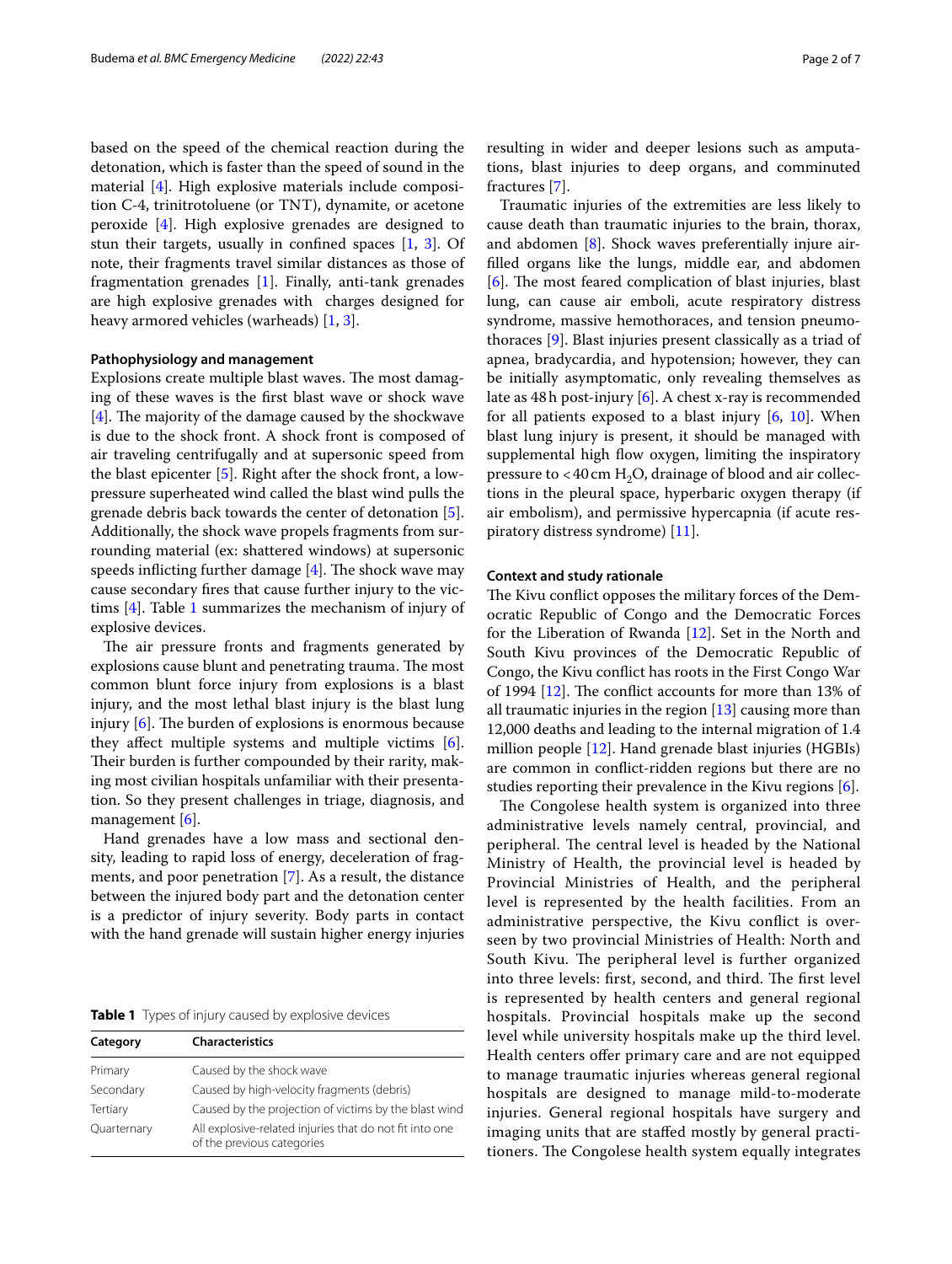private health facilities; the majority of which are faithbased [[14](#page-6-13)] and other non-governmental organizations such as Medecins Sans Frontieres  $[13]$  $[13]$ . The hierarchical health system structure and lack of a formal emergency medical system are responsible for considerable informational lags between the peripheral and central levels that translate into delays in meeting urgent health needs.

This case report aimed to describe the landscape and outcomes of HGBIs in the largest trauma center of the South Kivu province between 2017 and 2020.

#### **Methods**

#### **Study design and ethics**

This study collected data on HGBI patients admitted to the emergency medicine, trauma, and neurosurgery departments of the Provincial General Reference Hospital of Bukavu, Bukavu, Democratic Republic of Congo. The study was authorized by the institutional review board of the same institution.

#### **Participants, study size, and data sources**

Sociodemographic, clinical, therapeutic, and outcome data of HGBI patients admitted between January 1, 2017, and December 31, 2020, were extracted from paper patient medical records and stored in a Microsoft Excel spreadsheet (Microsoft, WA, USA). The cause of injury, HGBI, was ascertained using triangulation methods i.e., extracted from admission logbooks, medical records, and operative room logbooks. Patient data were collected by trained personnel using a standardized collection tool. Sociodemographic data included patient age, sex, and address. The distance from the hospital to the patient's address was calculated using Google Maps (Google Inc., CA, USA)  $[15]$  $[15]$ . The clinical data included vital signs, SaO<sub>2</sub>, and injury patterns. The shock index was calculated by dividing the heart rate by the systolic blood pressure [\[16](#page-6-15)].

#### **Data analysis**

SPSS Statistics v. 26 (IBM, New York, U.S.A.) was used for statistical analysis. Age, distance from the hospital, injury-to-admission time, vital signs,  $SaO<sub>2</sub>$ , hemoglobin concentration, and shock index were expressed as continuous variables. Continuous variables were summarized as means and measures of spread. In addition, the complication and mortality rates were calculated. Admissionto-discharge curves were plotted using a time-to-event function and the curves were disaggregated by the most injured body part and complication status.

## **Results**

One thousand and twenty-nine patients were injured by a frearm or hand grenade during the study period. Of these, 38 (3.7%) were injured by a hand grenade (Table [2](#page-3-0)). There were two patients  $(5.3%)$  in 2017, 26  $(68.4%)$  in 2018, eight (21.1%) in 2019, and two (5.3%) in 2020. The majority were male  $(n = 26, 68.4\%)$ , and eight  $(21.1\%)$ had an open fracture. Of the eight patients with open fractures, fve had lower limb fractures, while three had upper limb fractures.

HGBI patients were admitted at our facility 1.8 (SD 3.8) days post-injury. At admission, most had normal heart rate (SD 13.0) bpm, respiratory rate (SD 2.9) cpm, and hemoglobin concentration (SD 2.0) g/dL (Table [3\)](#page-4-0).

Thirty-two (84.2%) patients were vaccinated against tetanus, eight (21.1%) were given broad-spectrum antibiotics, six (15.8%) were given gentamicin, and three (7.9%) were given metronidazole.

All patients had a debridement ( $n = 38$ , 100.0%), two (5.3%) had an amputation, and two (5.3%) had a disarticulation. Nine patients (23.7%) needed multiple debridements: six (15.8%) needed two sessions, two (5.3%) needed three, and one (2.6%) needed four sessions.

Three patients (7.9%) developed anemia, while one patient (2.6%) developed a pulmonary contusion, and another developed a tension pneumothorax. None of the patients developed an infection, and none of the patients with complications had an open fracture. The patient with a tension pneumothorax died (2.6%).

The overall median admission-to-discharge time was 17.0 ( $n = 38$ , mean 22.8, SE = 3.1) days. Patients with lower limb injuries had the longest median admission-todischarge time, 23.0 ( $n = 12$ , mean 32.3, SE = 6.3) days, while patients with central nervous system injuries had the shortest median admission-to-discharge time 7.0  $(n = 4, \text{ mean } 31.0, \text{ SE} = 14.2) \text{ days (Fig. 1).}$  $(n = 4, \text{ mean } 31.0, \text{ SE} = 14.2) \text{ days (Fig. 1).}$  $(n = 4, \text{ mean } 31.0, \text{ SE} = 14.2) \text{ days (Fig. 1).}$  Patients who did not experience complications had longer median admission-to-discharge times ( $n = 33$ , 17.0 days, mean 22.1days, SE=3.3 vs. *n* =5, 13.0days, mean 28.5days,  $SE = 9.7$ ) (Fig. [2](#page-5-0)).

#### **Discussion**

This is the first study to describe HGBI in the Democratic Republic of Congo. HGBI afects young adult males disproportionately, and patients travel long distances to get care at the authors' institution. Most HGBI patients have borderline blood pressure values and a shock index suggestive of hypovolemic shock. The most common complication is anemia, and the majority of patients have nonfatal HGBI.

The majority of HGBI patients were young adult males. This subpopulation is more likely to be affected by HGBIs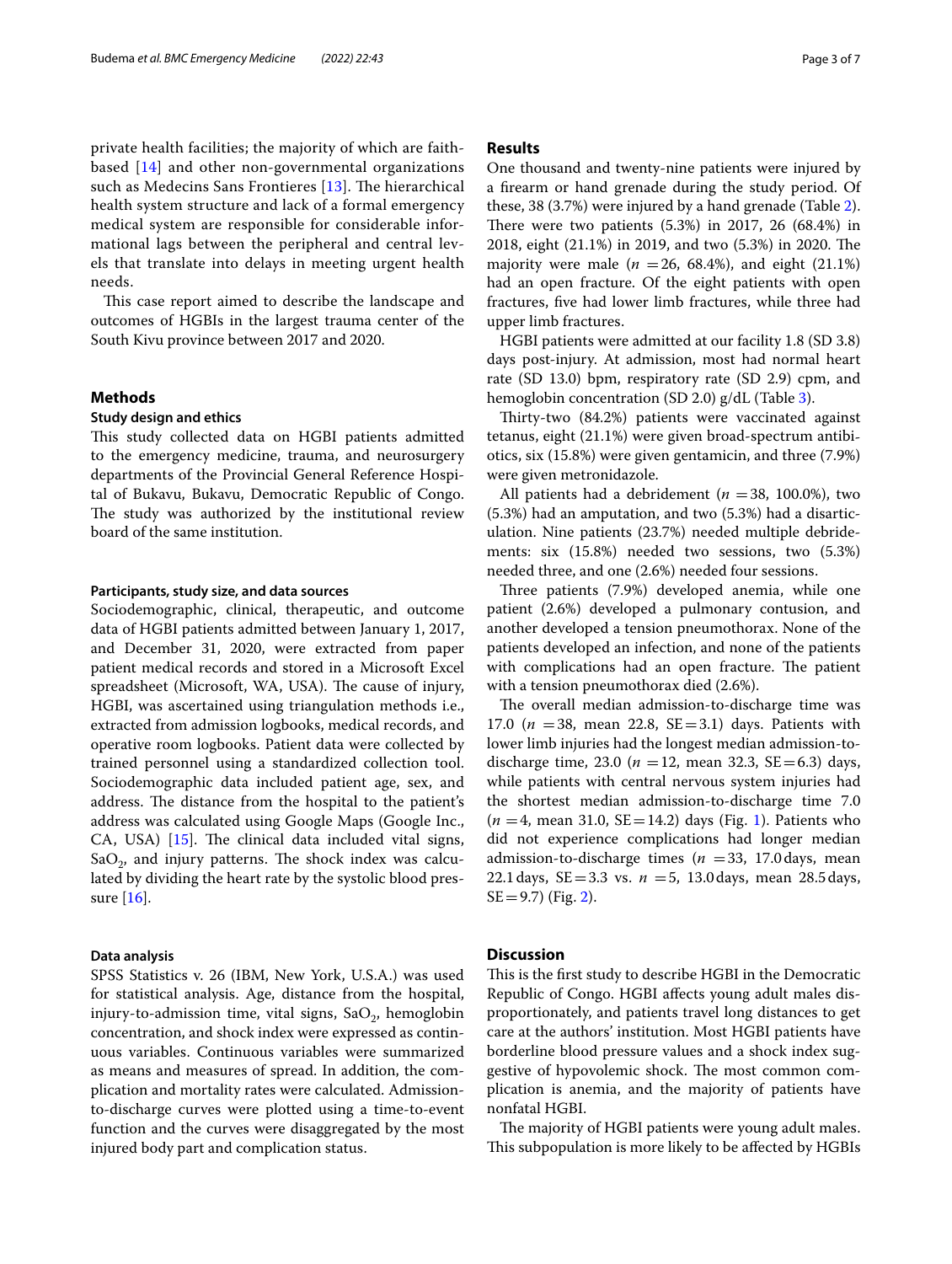#### <span id="page-3-0"></span>**Table 2** Descriptive presentation of hand grenade blast injury patients in the Eastern Democratic Republic of Congo

| ID             | Age (Years)    | Sex | Injured body part                                                                  |  |  |
|----------------|----------------|-----|------------------------------------------------------------------------------------|--|--|
| 1              | 24             | M   | Penetrating injury to the left thigh and right leg                                 |  |  |
| 2              | 50             | F   | Transfixing injury to the left shoulder and right forearm                          |  |  |
| 3              | 22             | M   | Multiple gluteal, lumbar, and thoracic penetrating injuries                        |  |  |
| $\overline{4}$ | 43             | M   | Penetrating injury to the mandible and right leg                                   |  |  |
| 5              | 49             | F   | Multiple penetrating injuries to the right hemibody                                |  |  |
| 6              | 30             | M   | Penetrating injury to the left elbow and right leg                                 |  |  |
| 7              | 45             | M   | Penetrating injury to the right thigh and left leg                                 |  |  |
| 8              | 36             | M   | Multiple penetrating injuries to the left hemibody                                 |  |  |
| 9              | 20             | M   | Incomplete amputation of the right hand                                            |  |  |
| 10             | 32             | M   | Penetrating injury to the left thorax, abdomen, and hand                           |  |  |
| 11             | $\overline{7}$ | F   | Penetrating injury to the right hand                                               |  |  |
| 12             | 48             | M   | Penetrating injury to the left eye                                                 |  |  |
| 13             | 30             | M   | Amputation of 4 left hand fingers and penetrating injury to the thorax and abdomen |  |  |
| 14             | 28             | M   | Penetrating injury to the left hand and face                                       |  |  |
| 15             | 33             | M   | Penetrating injury to the face and thorax                                          |  |  |
| 16             | 19             | F   | Penetrating injury to the right thigh and leg                                      |  |  |
| 17             | 17             | M   | Penetrating injury to the left ankle                                               |  |  |
| 18             | 39             | F   | Penetrating injury to the left scapula and forearm                                 |  |  |
| 19             | 20             | M   | Penetrating injury to the right temporoparietal skull, arm, forearm, and buttock   |  |  |
| 20             | 50             | F   | Penetrating injury to the left abdomen, shoulder, and forearm                      |  |  |
| 21             | 40             | F   | Penetrating injury to the left back, buttock, and foot                             |  |  |
| 22             | 22             | M   | Penetrating injury to the left calf, and right arm, thigh, and leg                 |  |  |
| 23             | 28             | F   | Penetrating injury to the left hand and thigh                                      |  |  |
| 24             | 22             | F   | Penetrating injury to both legs                                                    |  |  |
| 25             | 23             | M   | Penetrating injury to the abdomen and right hand                                   |  |  |
| 26             | 22             | M   | Penetrating injury to the left buttock                                             |  |  |
| 27             | 50             | F   | Penetrating injury to the right thorax, abdomen, and ankle                         |  |  |
| 28             | 42             | M   | Penetrating injury to the right thigh                                              |  |  |
| 29             | 24             | M   | Penetrating injury to the left thorax, hand, and thigh                             |  |  |
| 30             | 38             | F   | Penetrating injury to the left neck                                                |  |  |
| 31             | 15             | M   | Penetrating craniocerebral injury and penetrating injury to the forearm            |  |  |
| 32             | 32             | M   | Penetrating injury to the right thigh                                              |  |  |
| 33             | 23             | M   | Penetrating injury to the left leg                                                 |  |  |
| 34             | 52             | M   | Penetrating injury to the face, right thigh, and left leg                          |  |  |
| 35             | 8              | M   | Penetrating injury to the left arm                                                 |  |  |
| 36             | 6              | M   | Penetrating injury to the right thorax                                             |  |  |
| 37             | 56             | F   | Penetrating injury to the left knee                                                |  |  |
| 38             | 38             | M   | Penetrating craniocerebral injury                                                  |  |  |

because young adult males are often involved in armed conficts [\[12](#page-6-11)]. When they are not participating in the confict, young adults can still be exposed to HGBIs if they have an outdoor occupation  $[17]$  $[17]$ . This is especially true if they are from a low socioeconomic background. The authors' institution is located in the capital of South Kivu, Bukavu, and the majority of patients lived between 27 and 115 km away from the hospital. The closest urban center to Bukavu is Goma, a city 195 km away [\[18\]](#page-6-17). As a

result, the majority of HGBI lived in rural areas around Bukavu and were probably from a low socio-economic background. Five of the Congolese HGBI patients were minors. Children are more likely to exhibit unsafe behavior around hand grenades, including approaching, touching, and playing with hand grenades  $[17, 19]$  $[17, 19]$  $[17, 19]$  $[17, 19]$  $[17, 19]$ . This at-risk behavior equally increases their chances of severe injury. Between 1998 and 2007, 13 of the 21 civilian HGBI fatalities in Transkei (South Africa) were children [\[19](#page-6-18)]. Hence,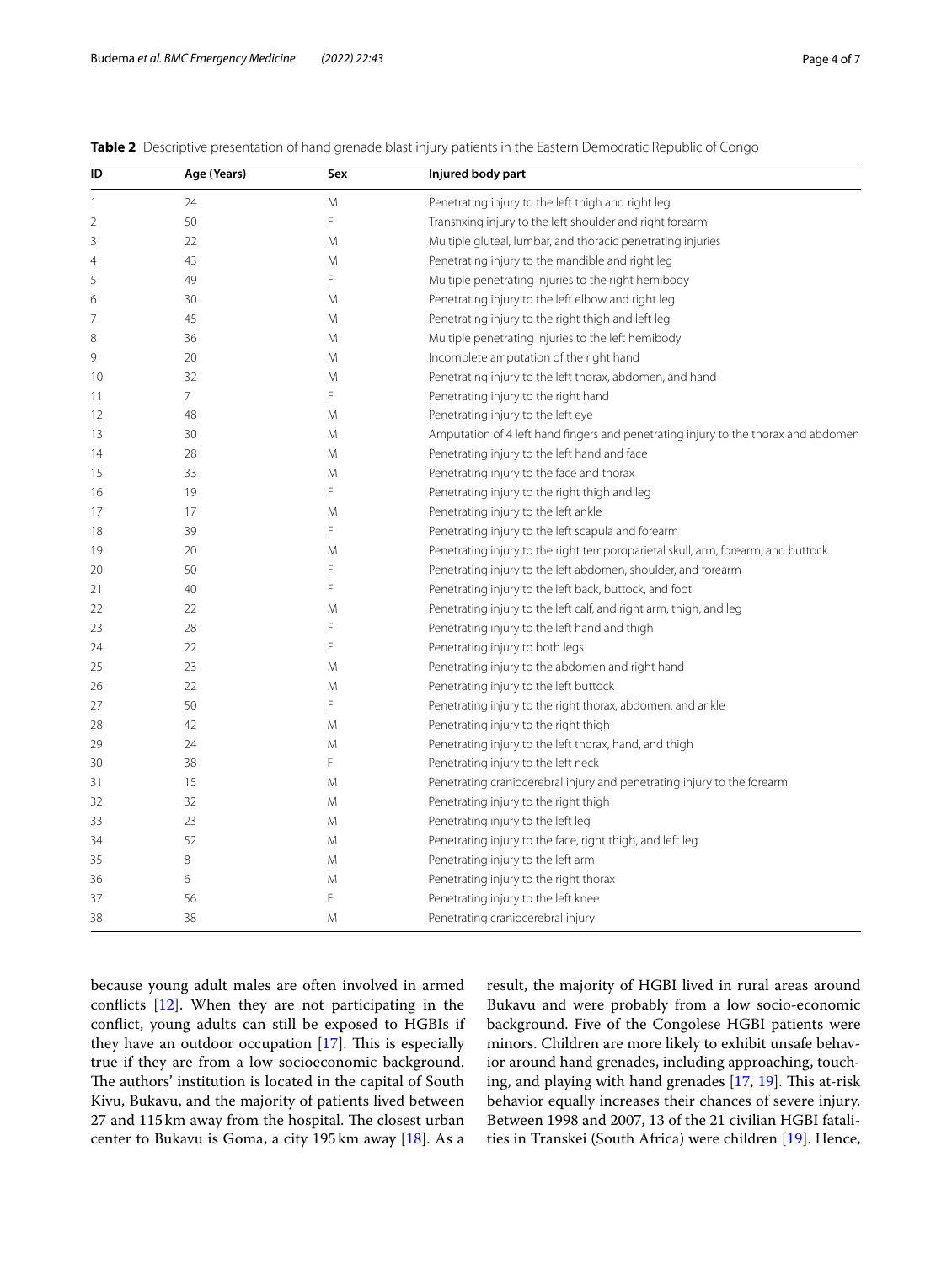<span id="page-4-0"></span>**Table 3** Mean, 95% confdence interval, and standard deviation values of quantitative clinical parameters

| Characteristic                  | Mean | 95% CI         | <b>Standard</b><br><b>Deviation</b> |
|---------------------------------|------|----------------|-------------------------------------|
| Age (years)                     | 31.4 | $26.9 - 35.9$  | 11.9                                |
| Distance from the hospital (km) | 70.7 | 26.9-114.5     | 135.9                               |
| Injury-to-admission time (days) | 1.8  | $0.6 - 3.1$    | 3.8                                 |
| Heart rate (bpm)                | 90.7 | $85.7 - 95.6$  | 13.0                                |
| Systolic blood pressure (mmHg)  | 98.6 | $78.1 - 119.0$ | 15.2                                |
| Diastolic blood pressure (mmHg) | 60.0 | 43.4-76.5      | 14.4                                |
| Respiratory rate (cpm)          | 22.2 | $21.2 - 23.2$  | 2.9                                 |
| Temperature (°C)                | 36.5 | $36.3 - 36.7$  | 0.6                                 |
| SaO <sub>2</sub> (%)            | 65.8 | $41.3 - 90.3$  | 2.2                                 |
| Hemoglobin concentration (g/dL) | 12.1 | $11.3 - 12.8$  | 2.0                                 |
| Shock index                     | 0.82 | $0.74 - 0.90$  | 0.21                                |

children in high-risk areas should be trained to recognize, report, and avoid playing with or around hand grenades.

HGBI patients get to the defnitive trauma care facility more than an hour after the injury, and severely injured patients arrive later than less severely injured patients (equally known as the *upside-down triage*) [\[6](#page-6-5)]. This finding highlights barriers in getting timely defnitive care and can be traced back to the Congolese health system

organization. Half of HGBI patients were discharged more than 17days after their admission, and the median length of stay was longer for patients with lower limb injuries. The majority of open fractures affected the lower limbs. These injuries require surgical management and longer hospital stays [\[20](#page-6-19)].

This study has multiple limitations including monocentric data, a small sample size, and lack of follow-up. The small sample size is a consequence of the rarity of HGBIs, and the lack of follow-up data is due to patients living far away from the trauma center. Patients who come to the hospital for follow-up visits bear the cost of transport out-of-pocket and face financial risk from lost wages. These are significant causes of loss to follow-up in low-resource settings [[21](#page-6-20)]. Next, this study reports descriptive in-hospital data which cannot be extrapolated to the population-level without making multiple assumptions. Data collection was complicated by two factors. First, the Democratic Republic of Congo lacks a structured referral system and next the Kivu Conflict is geographically and temporally complex. The Kivu Conflict is set in two regions: North Kivu (Area:  $59,483 \text{ km}^2$ , Population: 6.655 million) and South Kivu (Area:  $65,070 \text{ km}^2$ , Population: 5.772 million). Moreover, the conflict is fought between numerous parties including the DRC national army,

<span id="page-4-1"></span>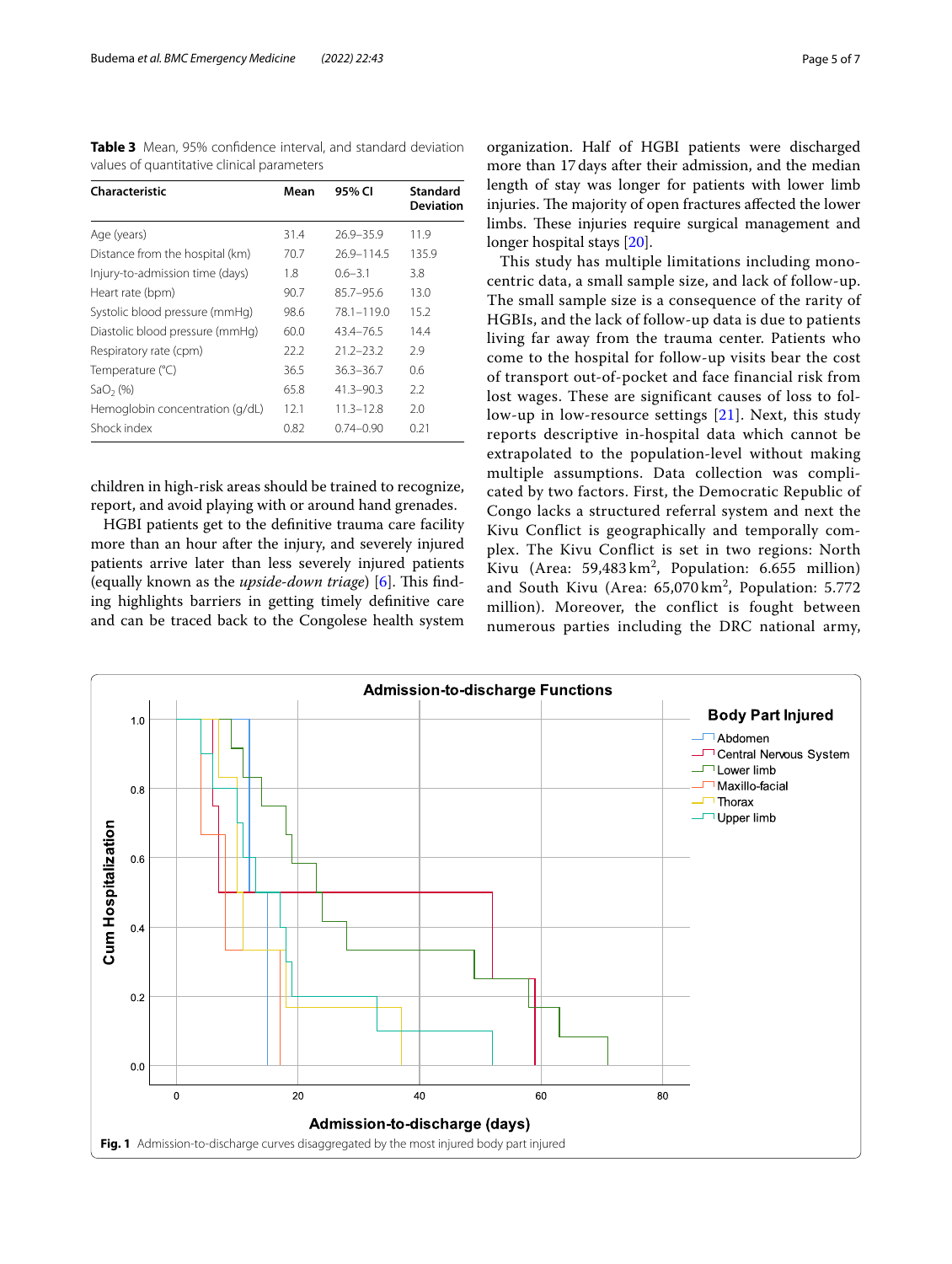

<span id="page-5-0"></span>Rwandan forces, UN forces, and militias (M23, FDLR, RUD-Urunana, FNL-Nzabampema, FPB, NDC, etc.) on multiple battlegrounds. As a result, the obtention of more granular pre-hospital data is difficult. Of note, this study reports the experience of the largest trauma center in the two Kivu regions. This trauma center is located in a university hospital and is supported by the International Committee of the Red Cross. The International Committee of the Red Cross reduces transportation times by airlifting patients from its outposts to the trauma center. In addition, the Committee covers medical expenses incurred during the patients' hospitalization. The Medecins Sans Frontieres outpost in the North Kivu has a significantly smaller surgical volume than the authors' institution and has reported an almost inexistent HGBI prevalence [[13](#page-6-12)]. This finding supports the belief that the authors' institution manages a substantial proportion of trauma patients in this region.

Notwithstanding the aforementioned limitations, this study presents a comprehensive overview of HGBIs in the Eastern Democratic of Congo from 2017 to 2020.

#### **Conclusion**

This in-hospital study suggests that HGBIs cause a signifcant burden in the Kivu provinces. Additionally, the annual incidence of HGBI has been constant except for an increase in 2018. Young adult Congolese males are the most afected, and the majority of patients are admitted to the authors' facility more than 1 day after their injury. The complication rate was high; however, the authors did not register infections. Predictably, one patient died from a tension pneumothorax. Furthermore, patients with lower extremity injuries and those who did not experience complications had longer lengths of stay than their counterparts. Moving forward, research in this area should focus on identifying the correlates of complication and mortality. In addition, public health interventions are needed to reduce the injury-to-admission time among HGBI patients. Belligerent and neutral parties must convene to discuss a ceasefre. Finally, it is essential that stakeholders invest in more robust information management structures to collect disaggregated epidemiological data from the battlefeld.